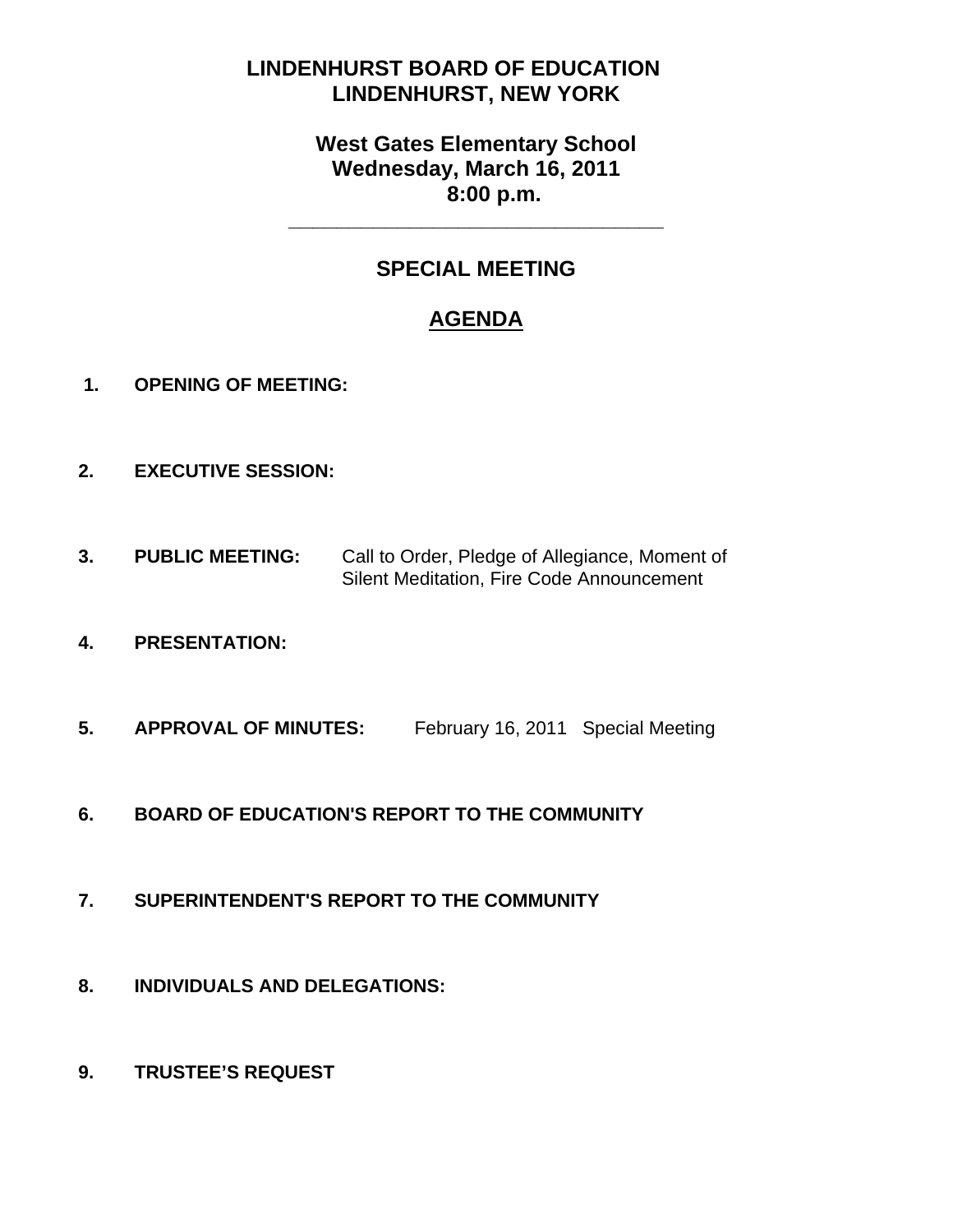### **10. SUPERINTENDENT'S RECOMMENDATIONS**

#### **a. Recommendation: OBSOLETE EQUIPMENT**

Recommended Action: Upon a motion made by \_\_\_\_\_\_\_\_\_ seconded by example and the following resolution is offered

RESOLVED that the Board of Education, upon the recommendation of the Superintendent approves the disposal of the following items:

| <b>ADMINISTRATION -</b> | 1 Typewriter Brother/ML 100 No Lindy Tag<br>1 Typewriter Swintec 8016 Lind #102523<br>1 Kitchenette Dywer 400 Lind #000913 |
|-------------------------|----------------------------------------------------------------------------------------------------------------------------|
| Note: See enclosed      |                                                                                                                            |
| Vote on the motion:     | Yes:                                                                                                                       |
|                         | No:                                                                                                                        |
|                         | Abstained:                                                                                                                 |
|                         |                                                                                                                            |

Motion carried/defeated

#### **b. Recommendation: MEMORANDUM OF AGREEMENT**

Recommended Action: Upon a motion made by \_\_\_\_\_\_\_\_\_\_\_\_\_\_\_\_\_\_\_, Seconded by \_\_\_\_\_\_\_\_\_\_\_\_\_\_\_\_\_\_, the following resolution is offered

RESOLVED that the Board of Education, upon the recommendation of the Superintendent, approves the Memorandum of Agreement between the Board of Education of the Lindenhurst Union Free School District and the Lindenhurst Administrative and Supervisory Association, and authorizes the Board President to sign same.

Note: See enclosed

Vote on the motion: Yes:

No:

Abstained:

Motion carried/defeated.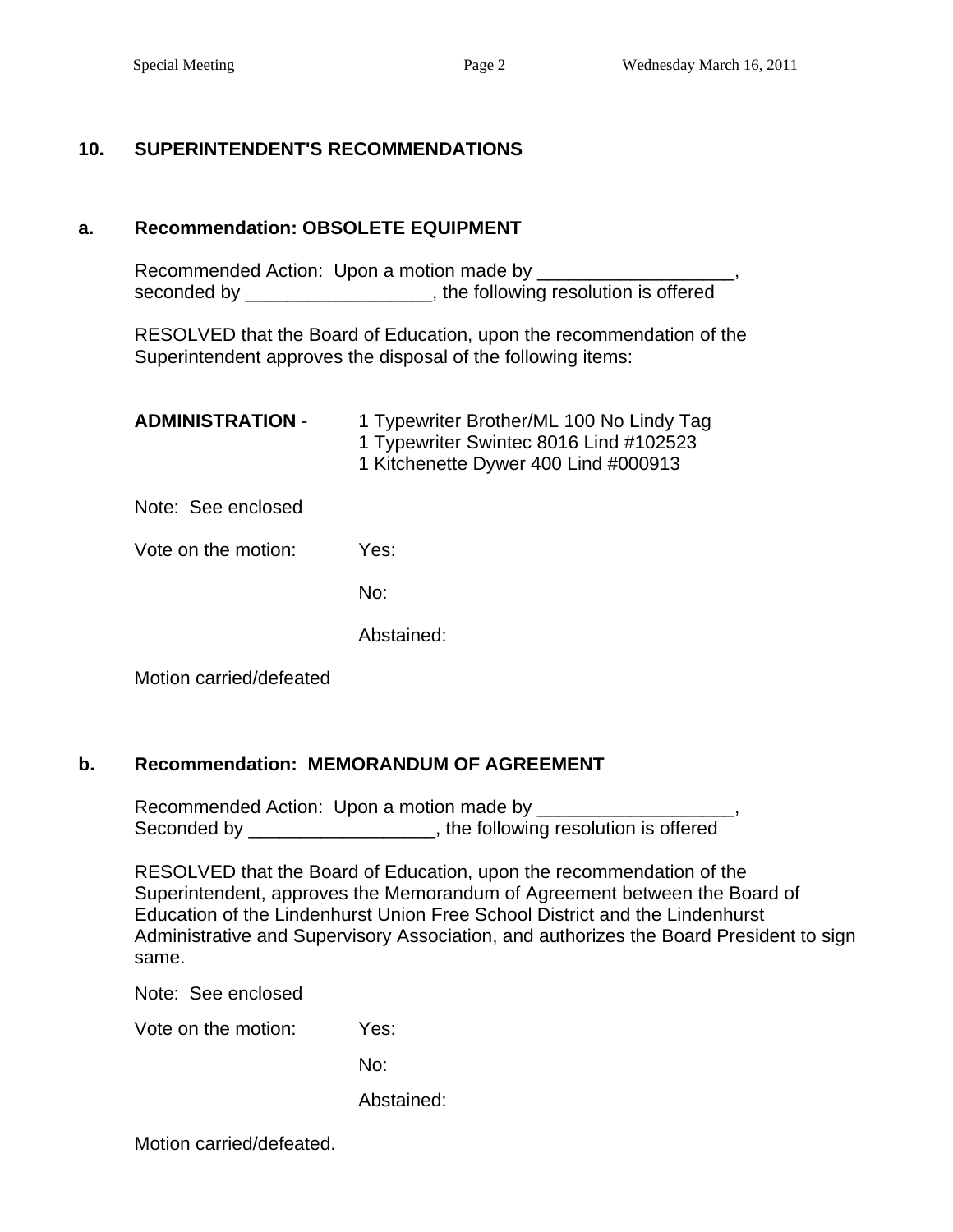# 11. SCHEDULES

| <b>Schedule</b> | $A-1$        | No. 11-C    | <b>Coaching Assignments</b>                                                    |
|-----------------|--------------|-------------|--------------------------------------------------------------------------------|
| <b>Schedule</b> | $A-1$        | No. 13-S    | <b>Athletic Supervision</b>                                                    |
| <b>Schedule</b> | $A-3$        | No. 50      | Personnel, Instructional Appointments                                          |
| <b>Schedule</b> | $A-3$        | No. 51      | Personnel, Instructional Appointments                                          |
| <b>Schedule</b> | $A-3$ , $AE$ | No. 9       | Personnel, Instructional Appointments,<br><b>Adult/Continuing Education</b>    |
| <b>Schedule</b> | $AS-1$       | No. 10      | Substitute Personnel Instructional -<br><b>Resignations &amp; Terminations</b> |
| <b>Schedule</b> | $B-1$        | <b>PT.9</b> | Non-Instructional Personnel -<br><b>Resignations or Terminations</b>           |
| <b>Schedule</b> | $B-1$        | No. 10      | Non-Instructional Personnel -<br><b>Resignations or Terminations</b>           |
| <b>Schedule</b> | $B-3.1$      | No. 3       | Non-instructional Personnel - Permanent<br>Appointments                        |
| <b>Schedule</b> | D            | No. 27      | <b>Pupil Personnel Services</b>                                                |
| <b>Schedule</b> | OA/C         | No. 22      | <b>Outside Agencies/Consultants</b>                                            |